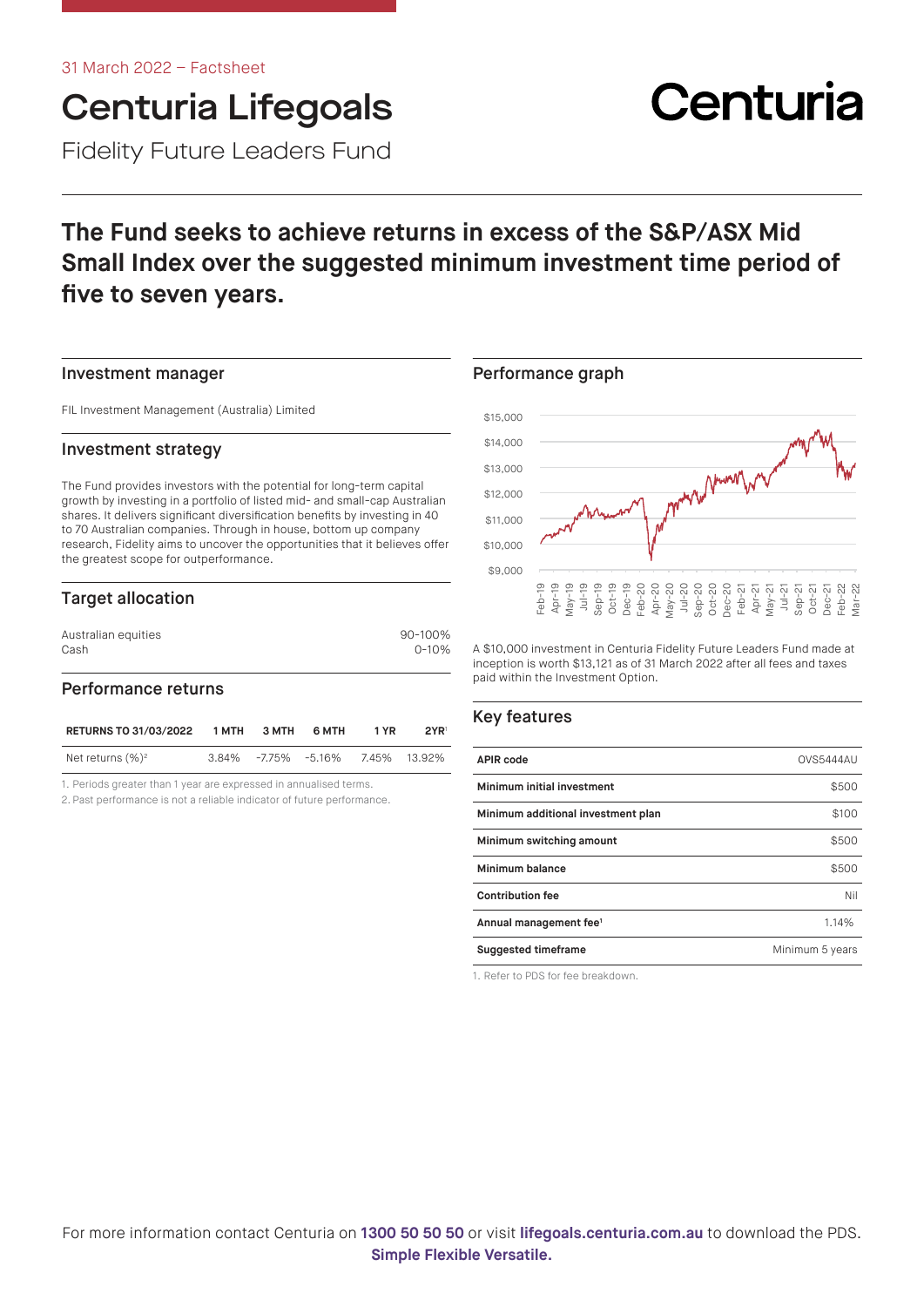#### Fund commentary

Market performance Australian equities declined over the quarter, as uncertainty over the economic implications of the Russian invasion of Ukraine and the likelihood of earlier than expected interest rate hikes to combat rising inflation, generated a risk-off sentiment. Largecap companies outperformed their mid-cap and small-cap peers. The Russia-Ukraine conflict and resultant rise in commodity prices has however, favourably impacted Australian equities in the form of sizeable foreign inflows.

In this environment, at a sector level, energy and materials led the market higher.

Financials added value, driven by gains in banks. The technology sector continued to underperform as rising yields negatively impacted growth stocks. Investor sentiment was buoyed by the Reserve Bank of Australia's (RBA) decision to maintain interest rates at an all-time low, although the bank stopped buying government bonds, ceasing its additional monetary stimulus program. The Australian federal budget announced increased spending and a lower deficit, led by an expected economic recovery and higher commodity prices. A range of economic measures, including a temporary reduction in fuel excise and cost-ofliving payments were announced in order to ease inflationary pressures. On the economic front, Australia's GDP for the quarter ending December expanded by 3.4% amid the easing of Delta-related lockdown measures. The Westpac-Melbourne Institute's Index of Consumer Sentiment declined to 96.6 points in March, as concerns over the war in Ukraine, flooding in the nation's northeast region and rising inflation undermined consumer confidence. Australia's business confidence index as measured by National Australia Bank rose to +13 points in February. Confidence continued to improve as the Omicron wave receded, with considerable improvement in the employment index as the labour market strengthened. The unemployment rate declined to a new 13-year low of 4.0% in February. Elsewhere, the government reopened its borders to vaccinated tourists in February, which bodes well for the tourism industry.

#### **Fund performance**

Our position in Pinnacle Investment Management declined. Investor rotation away from equity markets and lacklustre fund performance amid an uncertain market environment accelerated the group's fund outflow. Nonetheless, its long-term growth prospects remain strong, given its scalable business model and leading distribution team.

The market rotation away from financial markets also weighed on the performance of online portfolio administration services provider Praemium. Netwealth's announcement that it would walk away from its merger bid for Praemium further weakened its share price. Elsewhere, sentiment towards the technology sector was weak amid an environment of global uncertainty and expectations of rising interest rates.

Consequently, the position in electronic circuit boards manufacturer Altium held back gains.

The company posted strong results but highlighted that its fullyear margin would reach the lower end of its guidance, which disappointed investors.

Our position in Fisher & Paykel Health declined as it released below consensus revenue guidance at its recent trading update.

The medical device manufacturer noted that a less intensive Omicron variant and relatively mild flu season are leading to weaker demand in its hospital consumables segment.

Nonetheless, it is a global leader in hospital humidified invasive ventilation, and has advanced technology in non-invasive ventilation, the increasing penetration of which is expected to underpin significant volume growth in the coming years. The allocation to Collins Foods declined as restaurant franchise operators that were initial beneficiaries of COVID-19 saw their valuations weaken.

Investors were also concerned over the shortterm risk to its earnings amid rising food inflation.

Conviction holdings in offline travel agent Flight Centre Travel and retail mall asset developer Vicinity Centres contributed to returns as their shares advanced in light of post-COVID-19 recovery expectations. Flight Centre Travel advanced amid an expected recovery in global travel and

leisure as international borders reopened. Vicinity Centres gained due to value rotation and improving retail conditions as restrictions are eased. Elsewhere, the conviction position in battery metals producer IGO added value in light of strong nickel prices. Strong demand from electric vehicles (EV) and a tight supply environment due to the Russia-Ukraine conflict, which exacerbated supply concerns, supported nickel prices. IGO presents significant structural long-term growth prospects due to its favourable exposure to the EV supply chain.

#### **Outlook**

The Australian economy has remained resilient despite the initial setback from the Omicron variant of COVID-19. The uncertainty surrounding the war in Ukraine remains a key area of concern as it has exacerbated inflationary pressures, with supply side disruptions leading to a sharp rise in energy and commodity prices. Nevertheless, the outlook for Australia's economic growth remains positive. Elevated commodity prices have supported the country's terms of trade and Australia's favourable exposure to lithium, copper and nickel mines, crucial in the Electric Vehicle (EV) supply chain, favours an opportunistic growth outlook. Additionally, Australia is easing its domestic restrictions and reopening its international borders. This is favourable for demand from inbound entrants into Australia, such as foreign students and tourists, as well as for related services industries. Given the favourable impetus for economic activity, the prospects for employment also remain encouraging. The RBA ended its bond purchasing program in February and has noted a rise in inflationary pressure amid heightened supply chain and network disruptions, which needs to be closely monitored. Investment portfolios will likely need to stay balanced between long-term growth companies and exposure to the strong economic recovery through energy, resources, industrials, consumer, financials and technology holdings. Some of the crucial considerations over the next 12 months are expected to include pricing power (given rising input costs, inflation, and tight labour markets); sustainability (as credit costs rise and competitive pressures intensify); valuation discipline (given there are either high or record asset prices in many sectors) and duration (what is really driving company growth - is it cyclical or structural). Bottom-up stock picking remains critical as valuation discipline gradually returns across the market.

Earnings upgrades and increased business confidence are expected to drive the market higher during the coming financial year, despite concerns over inflation and an increase in interest rates.

Disclaimer: this commentary has been directly sourced from Fidelity's quarterly factsheet available on their website.

For more information contact Centuria on **1300 50 50 50** or visit **[lifegoals.centuria.com.au](https://lifegoals.centuria.com.au)** to download the PDS. **Simple Flexible Versatile.**